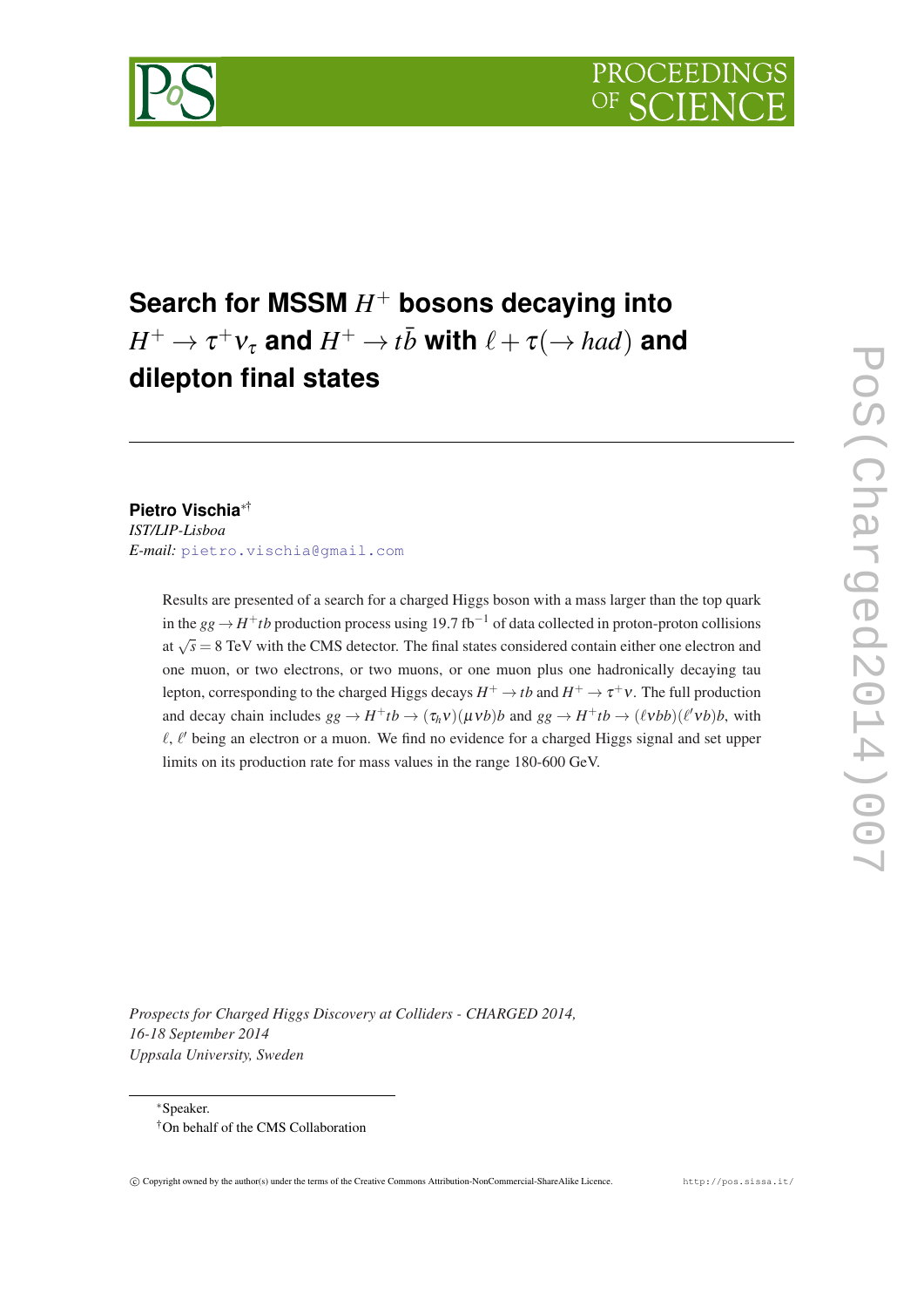# 1. Introduction

The Higgs boson may be at the origin of the mechanism through which particles acquire mass. A new scalar boson was discovered by the CMS and ATLAS collaborations [[1](#page-10-0), [2](#page-10-0)] compatible with the standard model (SM) Higgs boson. In two-Higgs doublet models, such as the Minimal Supersymmetric extension of the SM (MSSM) [[3](#page-10-0)], the Higgs sector contains five particles: three neutral (the CP-even  $h^0$  and  $H^0$ , the CP-odd  $A^0$ ) and two charged ( $H^{\pm}$ ) Higgs bosons. Whereas the neutral Higgs boson is compatible with both the SM and the MSSM, the detection of a charged Higgs boson would unequivocally point to new physics beyond the SM. If the charged Higgs boson mass is smaller than the top quark mass, stringent limits have already been set on its production directly through top quark decays on the branching fraction  $B(t \rightarrow H<sup>+</sup>b)$  at the level of 2–3% for charged Higgs boson masses between 80 and 160 GeV, by both the ATLAS and CMS collaborations [[4](#page-10-0), [5](#page-10-0), [6](#page-10-0), [7](#page-10-0), [8](#page-10-0)].

A charged Higgs boson with mass larged than the top quark mass, instead, can be produced in association with a top quark through the process  $gg \to H^+tb$  (Fig. [1\)](#page-2-0). While at low charged Higgs boson masses the dominant decay mode in most MSSM models is  $H^+ \to \tau^+ \nu_{\tau}$ , for masses larger than the top quark mass the  $H^+ \to t\bar{b}$  decay channel opens up, and quickly becomes dominant around  $m_{H^+} = 200$  GeV. Charge conjugate processes are always implied throughout this document. The present document considers the decay chains  $gg \to H^+ t b \to (\tau_h v_\tau) (\mu v_\mu b) b$  and  $gg \to H^+tb \to (\ell v_\ell bb)(\ell'v_{\ell'}b)b$  ( $\ell$  and  $\ell'$  being electrons or muons), with the charged Higgs decays  $H^+ \to t\bar{b}$  and  $H^+ \to \tau^+ \nu_{\tau}$ . The  $m_h^{\text{mod}+}$  scenario [[9](#page-11-0)], with the choice of  $tan\beta = 30$ , is chosen as benchmark scenario. The production cross section and theoretical branching fractions for the heavy charged Higgs have been evaluated by the LHC Higgs cross section working group [[10\]](#page-11-0), and are summarized in Ref. [\[11](#page-11-0)]. This document summarizes a CMS search for a charged Higgs boson with mass heavier than the top quark mass,  $m_{H^+} > m_t$ , performed using data from proton-proton collisions at the LHC at  $\sqrt{s} = 8$  TeV, collected with the CMS detector. The search is described in detail in Ref. [\[11](#page-11-0)].

The main results presented here are independent of the specific MSSM scenario chosen for signal modeling. To simplify the presentation, for all plots and numbers of expected signal events we assume a cross section of 1 pb.

Depending on the charged Higgs boson decay, the final states studied include one muon plus one hadronically decaying tau lepton (labeled " $\mu \tau_h$ "), or two leptons (e $\mu$ , ee, or  $\mu\mu$ , collectively labeled "dileptons") In all final states, the presence of at least two jets, of which at least one is "b-tagged", and missing transverse energy due to the neutrinos are also required. The search is performed with 19.7 fb<sup>-1</sup> of data collected in proton-proton collisions at  $\sqrt{s} = 8$  TeV with the CMS detector.

# 2. Signal and background Monte Carlo simulation

Simulated samples of SM processes are generated using the MADGRAPH 5.1.3.30 [\[12](#page-11-0), [13](#page-11-0)], PYTHIA 6 [\[14](#page-11-0)] or POWHEG 1.0 [[15\]](#page-11-0) event generator programs. The MADGRAPH samples use the CTEQ6L1 PDF set, a renormalization scale equal to 91.1880 and a 20 GeV jet matching threshold for the  $K_T$ -MLM showering scheme. The POWHEG samples use the CTEQ6m PDF set.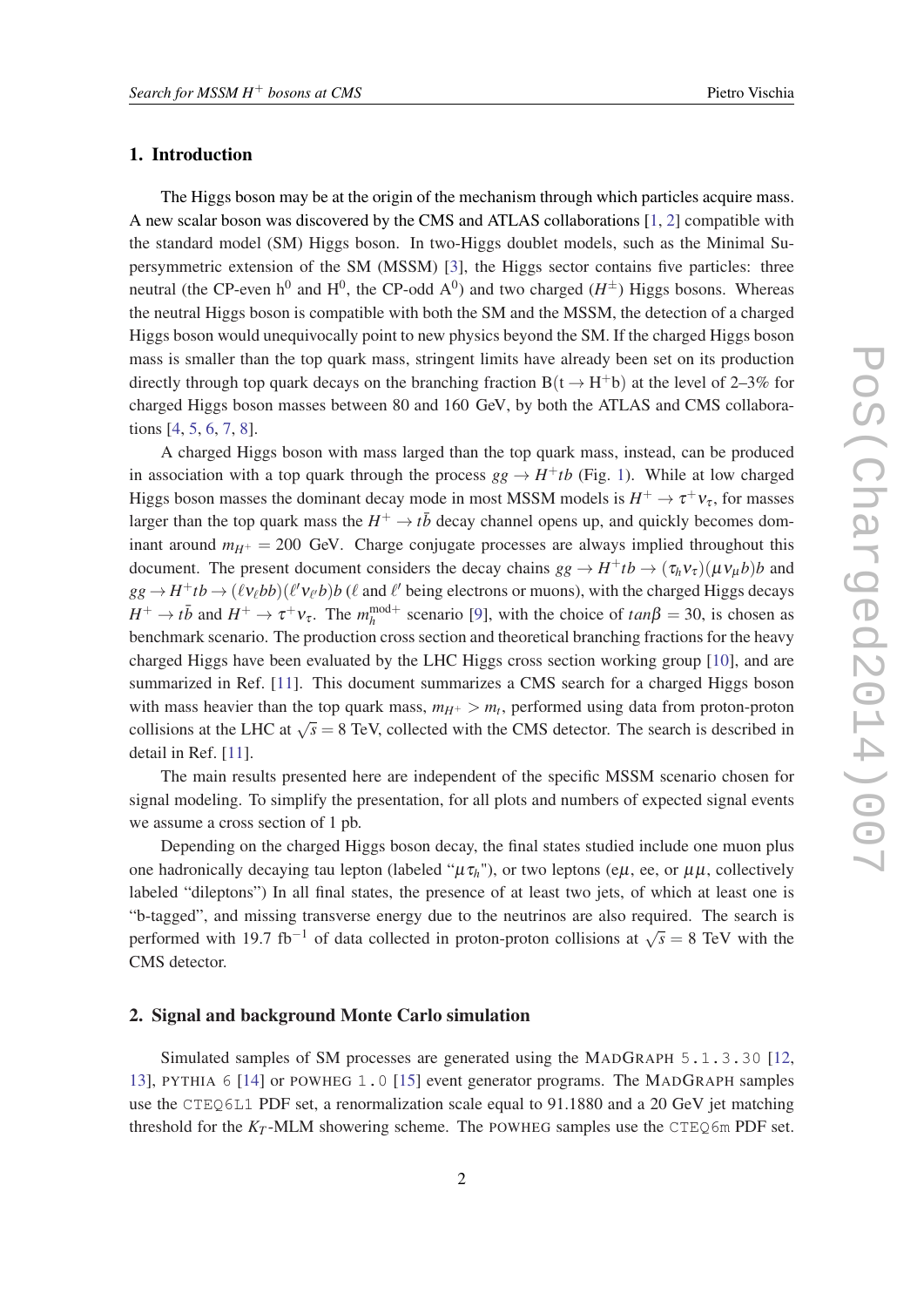<span id="page-2-0"></span>

Figure 1: Feynman diagrams of the charged Higgs boson production in the MSSM scenario for a charged Higgs boson mass larger than the top quark mass,  $m_{H^+} > m_t$ .

The di-boson cross sections are based on MCFM [[16](#page-11-0)] computations from [[17\]](#page-11-0). Apart from the  $SM$  tt and MSSM charged Higgs processes, the relevant processes are from single top, vector boson (W/Z) and Drell-Yan (DY) production. QCD samples are also considered, since jets can be misidentified as leptons during the reconstruction process. Single top events are simulated with POWHEG, while MADGRAPH is used for tt, W+jet, and DY events. All other samples (QCD and dibosons) use PYTHIA. For the signal events, the production of MSSM charged Higgs is generated with PYTHIA. The  $\tau$  decays are simulated with TAUOLA [[18\]](#page-11-0) which correctly accounts for the  $\tau$ lepton polarization in describing the decay kinematics.

For both signal and background events, multiple proton-proton interactions in the same or nearby bunch crossings (pileup) are simulated using PYTHIA and superimposed on the hard collision. The simulation of the detector response to new physics events is performed using the full CMS simulation. The CMS detector response is simulated with GEANT4  $v.9.3$  Rev01 [[19\]](#page-11-0).

# 3. Object definition and event reconstruction

The data used for this search were collected using triggers with either one isolated muon with  $p<sub>T</sub>$  threshold of 24 GeV, or with two leptons (one lepton with  $p<sub>T</sub> > 17$  GeV and the other with  $p_T > 8$  GeV), for the  $\mu \tau_h$  and dilepton (*e* $\mu$ , *ee*, and  $\mu \mu$ ) channels, respectively. Events are reconstructed using the particle-flow (PF) algorithm [\[20](#page-11-0)].

Electron candidates are reconstructed starting from a cluster of energy deposits in the electromagnetic calorimeter. The cluster is then matched to a reconstructed track. Shower shape and consistency between the cluster energy and the track momentum are then used for electron selection. Muon candidates are reconstructed by performing a global fit that requires consistent hit patterns in the tracker and the muon system. Leptons are required to be isolated from other activity in the event. A measure of lepton isolation  $I_{rel}$  is the scalar sum of the  $p<sub>T</sub>$  of all PF particles, excluding the lepton, divided by the lepton  $p_T$ , within a cone of radius  $\Delta R = \sqrt{(\Delta \eta)^2 + (\Delta \phi)^2} = 0.4$ , where  $\Delta \eta$  ( $\Delta \phi$ ) is the difference in  $\eta$  ( $\phi$ ) between the lepton and the PF particle at the vertex.

Hadronic  $\tau$  decays are reconstructed with the hadron-plus-strips (HPS) algorithm [[21\]](#page-11-0). Tracking and calorimeter information are used by analyzing the constituents of jets in order to identify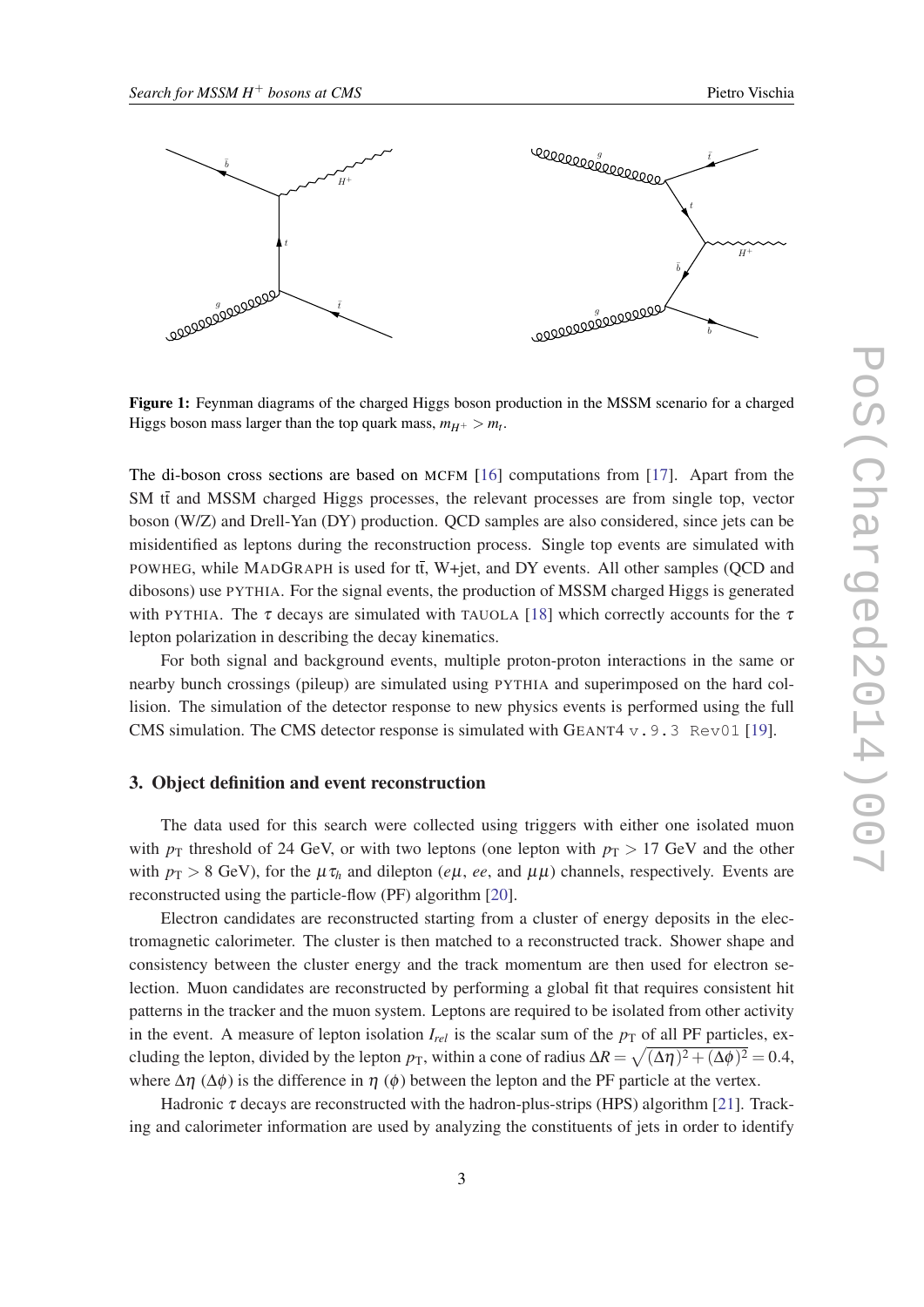<span id="page-3-0"></span>specific  $\tau$  decay modes, by taking full advantage of the performance provided by PF techniques for reconstructing individual charged hadrons and photons. Additional requirements are applied to discriminate genuine  $\tau$  leptons from prompt electrons and muons. The  $\tau$  charge is taken as the sum of the charges of the charged hadrons (prongs) in the signal cone. The  $\tau$  reconstruction efficiency of this algorithm is estimated to be approximately 60% (i.e. "medium" working point in Ref. [[21\]](#page-11-0)) for  $p_T^{\tau} > 20$  GeV, corresponding to a probability of approximately 0.5% for generic hadronic jets to be misidentified as  $\tau_h$ .

Jets are reconstructed from all the PF particles using the anti- $k_T$  clustering algorithm [[22](#page-11-0)] with a distance parameter of 0.5, as implemented in the FASTJET package [\[23](#page-11-0)]. Corrections aimed to mitigating the effect of pileup on the jet reconstruction are applied [\[23](#page-11-0)]. At least one (or two, for the dilepton final states) of these jets must be consistent with containing the decay of a heavyflavor hadron, as identified using the "medium" operating point of the combined secondary vertex b-tagging algorithm (CSVM) [[24](#page-11-0)]. We refer to such jets as "b-tagged jets".

The missing transverse energy  $(E_{\text{T}}^{\text{miss}})$  is defined as the magnitude of the negative vector sum of the transverse momenta of all PF particles over the full calorimeter coverage ( $|\eta|$  < 5). Calibrations applied to the energy measurements of jets are propagated consistently as a correction to the  $E_{\text{T}}^{\text{miss}}$ .

## 4. Hadronic  $\tau$  decays: the  $\mu \tau_h$  final state

The event selection used is similar to that used in the measurement of the top quark pair production cross section in dilepton final states containing a  $\tau$  [\[25](#page-11-0), [26](#page-11-0)], with the purpose of minimizing the contribution from non-irreducible SM backgrounds. A single-muon trigger with a threshold of 24GeV is used to select the events.

The events are selected by requiring one isolated ( $I_{rel} < 0.12$ ) muon with  $p_T > 30$  GeV and | $|\eta|$  < 2.1. The event must contain one hadronically decaying  $\tau$ , i.e.  $\tau_h$ , with  $p_T > 20$  GeV within  $|\eta|$  < 2.4, at least two jets with  $p_T > 30$  GeV within  $|\eta|$  < 2.4, with at least one jet identified as originating from the hadronization of a b quark, and  $E_T^{\text{miss}} > 40 \text{ GeV}$ . The  $\tau_h$  and the muon are required to have opposite electric charges. The muon is required to be separated from any selected jet by a distance ∆*R* > 0.4. Events with an additional electron (muon) with *I*rel < 0.2 and  $p_T > 15(10)$  GeV are rejected.

The backgrounds arise from two sources, the first with misidentified  $\tau_h$  from generic jets, which is estimated from data, and the second with genuine  $\tau<sub>h</sub>$  (or from other remaining sources), which is estimated from simulation. The background due to Drell-Yan or tt events with one electron or muon misidentified as a  $\tau_h$  is small and it is estimated from simulation, and it is also included in the second category.

The misidentified  $\tau_h$  background dominant contribution comes from W+jets, and from  $t\bar{t} \rightarrow$  $W^+W^-b\overline{b} \rightarrow \mu\nu q\overline{q}'b\overline{b}$  events. This contribution is estimated from data using the procedure described in Ref. [[4](#page-10-0)], improved by taking into account the quark and gluon jets compositions (evaluated from simulation) of the samples used throughout the procedure.

The backgrounds with genuine  $\tau$  leptons are estimated from simulation.

Data and the simulated event yield at various stages of the event selection are shown in Fig. [2](#page-4-0), *right*. The backgrounds are normalized to the SM prediction obtained from the simulation. A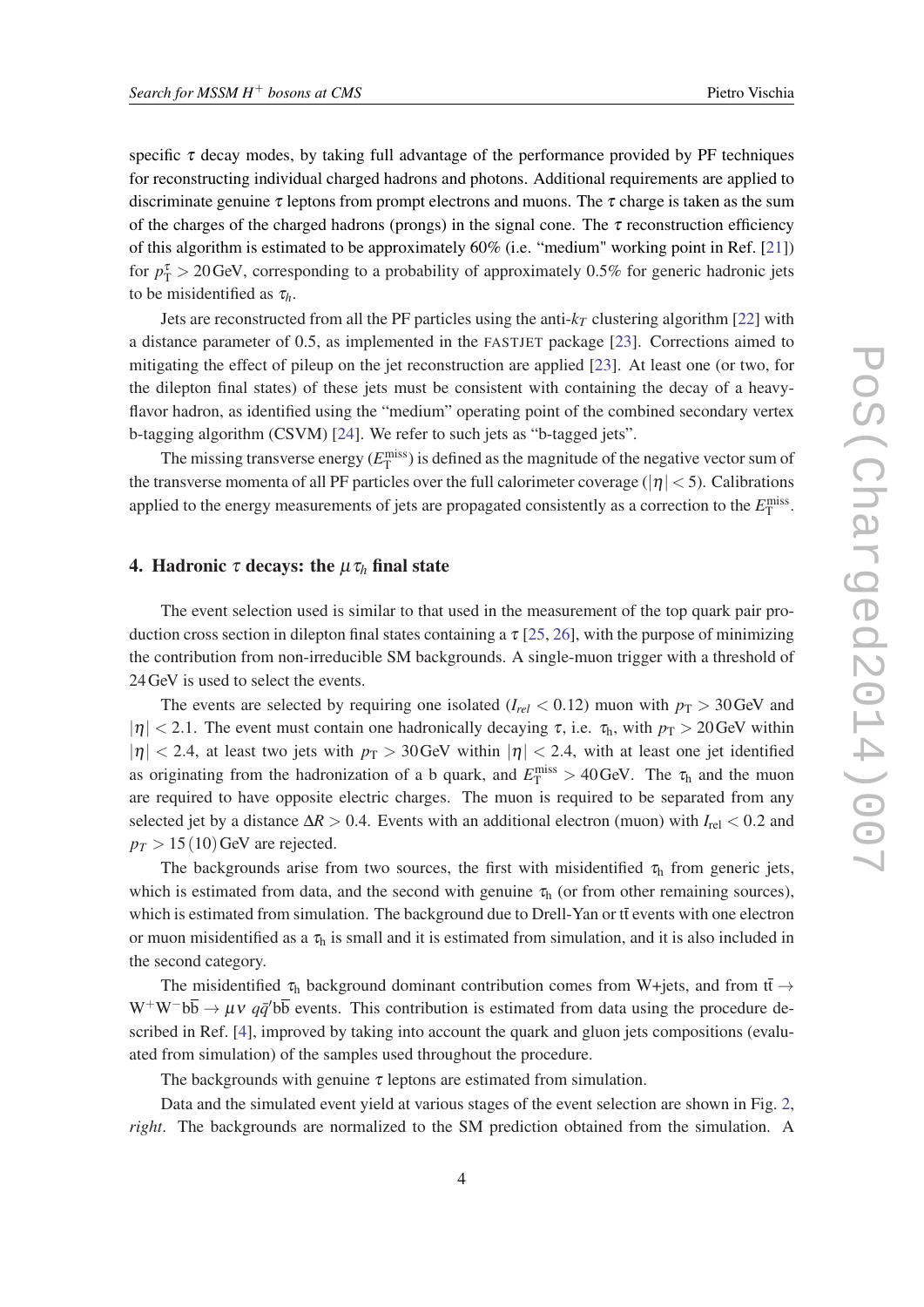

<span id="page-4-0"></span>good agreement is found between data and the SM background. The expected event yields in the presence of  $H^+ \to t\bar{b}$  and  $H^+ \to \tau^+ \nu_{\tau}$  decays are shown as dashed lines for  $m_{\rm H^+} = 250$  GeV.

Figure 2: *Left*: Event yields after each selection step, where OS indicates the requirement to have opposite electric charges for a  $\tau_h$  and a  $\mu$ . The backgrounds are estimated from simulation and normalized to the standard model prediction. *Right*: the *b*-tagged jet multiplicity after the full event selection for data (points) and for SM backgrounds, are shown together with the signal expectations for the MSSM charged Higgs boson mass  $m_{H^{\pm}} = 250$  GeV. The "misidentified  $\tau_h$ " component is estimated using the data-driven method, while the remaining simulated background contributions are normalized to the SM predicted values. The expected event yield in the presence of the  $H^+ \to t\bar{b}$  and  $H^+ \to \tau^+ \nu_{\tau}$  decays is shown as dashed lines for  $m_{H^+} = 250$  GeV. The charged Higgs signal yields are shown assuming a cross section of 1 pb and a branching fraction  $B = 100\%$  for each decay channel. The bottom panel shows the ratios of data over the sum of the SM backgrounds with the total uncertainties. Statistical and systematic uncertainties are added in quadrature.

The *b*-tagged jet multiplicity is shown after the full event selection in Fig. 2, *right*. The ratio of the data to the sum of expected SM background contributions are shown in the bottom panel of each of the figures.

#### 4.1 Systematic uncertainties

The main sources of systematic uncertainties are due to tau identification, jet energy scale (JES), jet energy resolution (JER),  $E_T^{\text{miss}}$  scale, and to the estimate of the tau misidentification ("tau-fake") background (from data). The evaluation of the systematic uncertainty on tau-fake background ( $\varepsilon_{\tau-fakes}$ ) is discussed in the previous section.

All systematic uncertainties for signal and background events are summarized in Table [1](#page-5-0).

#### 4.2 Results

The number of expected events for the SM backgrounds, the number of signal events from  $gg \to H^{\pm}tb$  processes for  $m_{H^{\pm}} = 250$  GeV for the decay modes  $H^{\pm} \to tb$  and  $H^{\pm} \to \tau_h \nu$ , and the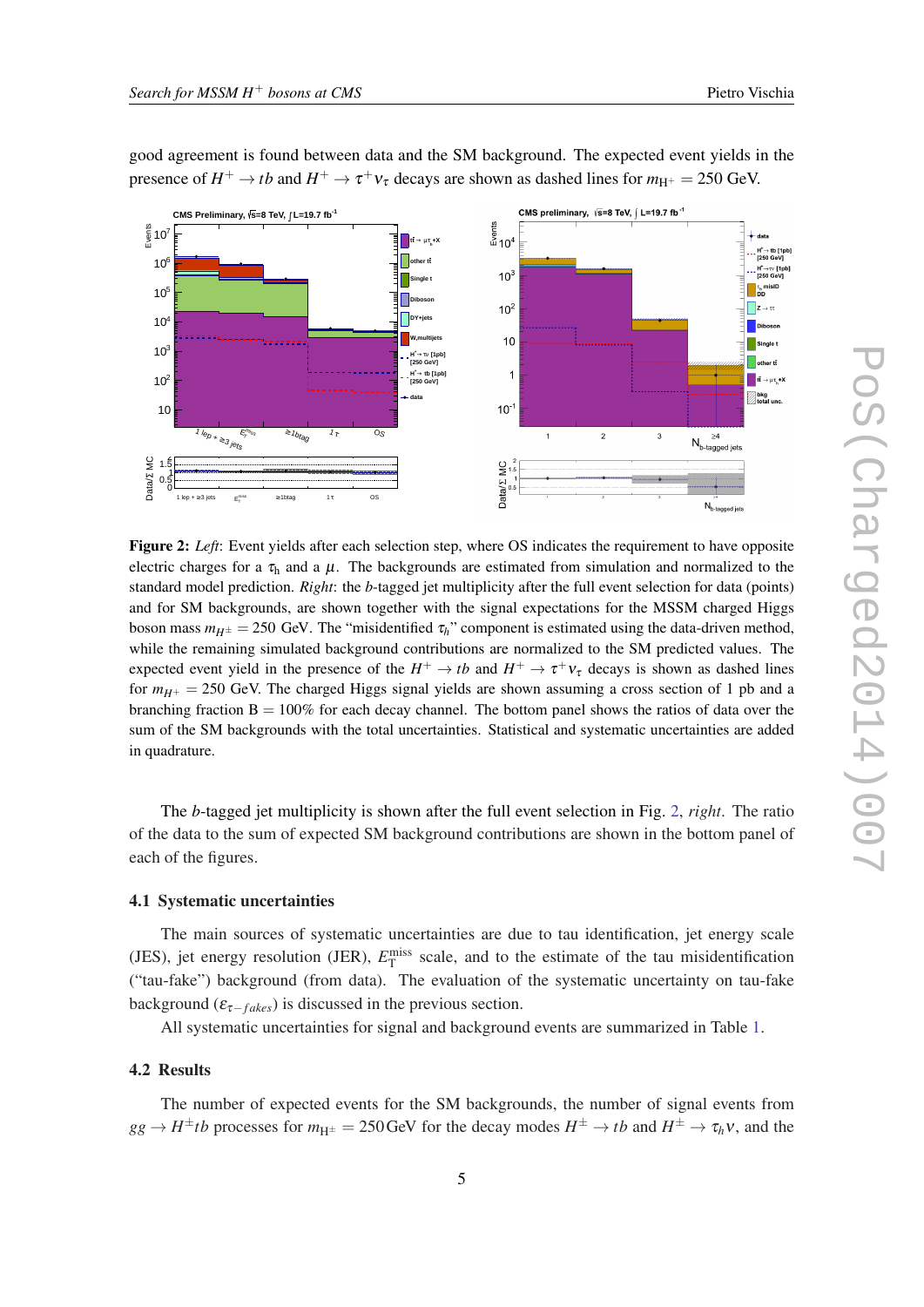|                                     | Signal         | $t\bar{t}_{\ell\tau}$ | $t\bar{t}_{\ell\ell}$ | $\tau$ fakes | Single top     | <b>VV</b>      | $DY(ee, \mu\mu)$ | $DY(\tau\tau)$ |
|-------------------------------------|----------------|-----------------------|-----------------------|--------------|----------------|----------------|------------------|----------------|
| $\tau$ -jet id                      | 6              | 6                     |                       |              | 6              | 6              |                  | 6              |
| jet, $\ell \rightarrow \tau$ mis-id |                |                       | 30                    |              |                |                | 30               |                |
| $JES+JER+E_T^{\text{miss}}+TES$     | 6              | 5                     | $\overline{4}$        |              | 6              | 11             | 100              | 21             |
| b-jet tagging                       | 6              | 5                     | 5                     |              | 7              |                |                  |                |
| jet->b mis-id                       |                |                       |                       |              |                | 9              | 9                | 9              |
| pile up                             | $\overline{4}$ | 2                     | 8                     |              | $\overline{2}$ | 3              | 25               | 4              |
| lepton selection                    | $\overline{2}$ | $\overline{2}$        | $\overline{2}$        |              | $\overline{2}$ | 2              | 2                | $\overline{2}$ |
| $\tau$ fakes                        |                |                       |                       | 11           |                |                |                  |                |
| cross section                       | 30             | 3                     | 3                     |              | 8              | $\overline{4}$ | $\overline{4}$   |                |
| top quark $p_T$ scale               |                | shape                 | shape                 |              |                |                |                  |                |
| $\tau$ embedding                    |                |                       |                       |              |                |                |                  | shape          |
| matching scale                      |                | 1                     | 1                     |              |                |                |                  |                |
| <b>PDF</b>                          | 1              | 5                     | 5                     |              |                |                |                  |                |
| $Q^2$ scale                         |                | 3                     | 3                     |              |                |                |                  |                |
| MC statistics                       | 3              | 1                     | 3                     |              | $\overline{4}$ | 11             | 100              | 35             |
| luminosity                          |                |                       |                       |              | 3              |                |                  |                |

<span id="page-5-0"></span>**Table 1:** The systematic uncertainties for the  $\mu \tau_h$  final state (in %) for backgrounds, and for signal events from  $gg \to H^{\pm}tb$  processes for  $m_{H^{\pm}}$ =250 GeV. The uncertainties marked with "shape" depend only on the b-tagged jets multiplicity distribution bin. These systematic uncertainties are given as the input to the exclusion limit calculation.

number of observed events after all selection cuts are summarized in Table [2](#page-6-0). The misidentified  $\tau_h$  background measured from data, 1544  $\pm$  175 (stat. + syst.) events, is consistent with the expectations from simulation. The statistical and systematic uncertainties evaluated as described in Section [4.1](#page-4-0) are also shown. The number of signal events are shown assuming a cross section of 1 pb and 100% branching fraction for each decay mode.

# 5. Dileptons: the *e*µ, *ee*, µµ final states

As the  $H^+ \to t\bar{b}$  decay is the dominant decay mode for masses larger than  $m_{H^{\pm}} = 200 \text{ GeV}$ , the dilepton ( $e\mu$ ,  $ee$ ,  $\mu\mu$ ) final states are important probes to search for charged Higgs masses above this mass range. Through the production mechanism  $gg \to tH^+(b)$  and the subsequent charged Higgs decay mode, the final states include two top quarks together with one or two additional bquarks. Here, the  $e\mu$ ,  $ee$ , and  $\mu\mu$  dilepton final states are studied, where the full production and decay chain goes through  $gg \to H^+ t(b) \to (\ell v_\ell bb)(\ell' v_{\ell'} b)(b)$ , where  $\ell$  and  $\ell'$  can be either electrons or muons. These final states are similar to the SM tt dilepton final states, with the addition of one (or two) *b*-jets.

#### 5.1 Event selection and yields

The event selection is similar to the one described in Ref. [\[27](#page-11-0)], aiming at reducing the contribution from SM backgrounds other than from tt. Data are collected with double-lepton triggers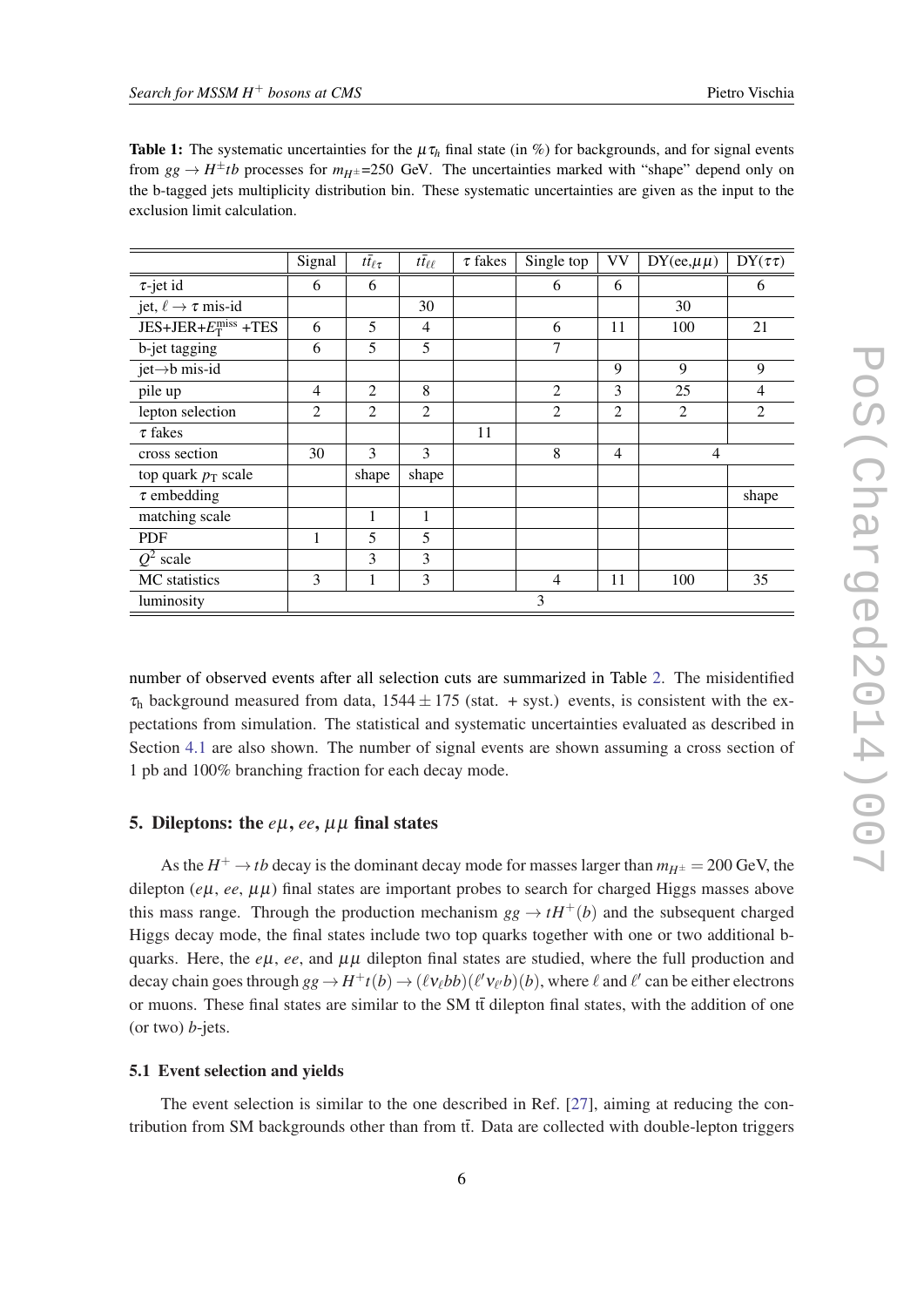<span id="page-6-0"></span>

| <b>Table 2:</b> Number of expected events in the $\mu \tau_{h}$ final state for the SM backgrounds and in the presence                     |
|--------------------------------------------------------------------------------------------------------------------------------------------|
| of a charged Higgs boson signal from $H^+ \to tb$ and $H^+ \to \tau^+ \nu_{\tau}$ decays for $m_{\text{H}^+} = 250 \,\text{GeV}$ are shown |
| together with the number of observed events after the final event selection. The charged Higgs signal is                                   |
| shown assuming a cross section of 1 pb and a branching fraction $B = 100\%$ for each decay channel.                                        |

| Source                                             | $N_{events}$ ( $\pm$ stat. $\pm$ syst.) |
|----------------------------------------------------|-----------------------------------------|
| $H^+ \to \tau_{h} v$ , $M_{H^+} = 250 \text{ GeV}$ | $176 \pm 6 \pm 13$                      |
| $H^+ \rightarrow tb, M_{H^+} = 250 \text{ GeV}$    | $37 + 2 + 3$                            |
| $t\bar{t} \to \mu \tau_h + X$                      | $2836 + 42 + 237$                       |
| $\tau$ fakes                                       | $1544 \pm 175$                          |
| tt dileptons                                       | $96 \pm 7 \pm 13$                       |
| $Z/\gamma \rightarrow ee, \mu\mu$                  | $12 \pm 5 \pm 4$                        |
| $Z/\gamma \rightarrow \tau \tau$                   | $162 + 20 + 14$                         |
| single top                                         | $150 \pm 8 \pm 18$                      |
| dibosons                                           | $20 \pm 1 \pm 2$                        |
| Total expected                                     | $4821 \pm 48 \pm 296$                   |
| Data                                               | 4839                                    |

(one electron and one muon, or two electrons, or two muons) with  $p<sub>T</sub>$  thresholds of 17 GeV for one lepton and 8 GeV for the other. The dilepton trigger efficiency is corrected by a multiplicative data-to-simulation scale factor dependent on the final state, in order to provide agreement between data and simulation.

After offline reconstruction, events are selected with two isolated, oppositely charged, leptons (one electron and one muon, or two electrons, or two muons) with  $p_T > 20$  GeV and  $|\eta| < 2.5$  ( $\eta$ ) 2.4) for electrons (muons), and at least two jets with  $p_T > 30$  GeV and  $|\eta| < 2.4$ . It is required that the isolation is  $(I_{\text{photon}} + I_{\text{ch.hadron}} + I_{\text{neut.hadron}})/p_{\text{T}} < 0.15$ . The data-to-simulation scale factors for the trigger and lepton identification and isolation efficiencies are of the order of 1%, and a 2% uncertainty is found appropriate for describing the overall uncertainty on the event yields due to the identification, isolation and trigger efficiencies.

Jets are further required not to overlap within a cone of ∆*R* < 0.4 with the isolated leptons. A minimum dilepton invariant mass of 12 GeV is required to reject SM background from low mass resonances. This requirement has no impact on the signal selection. A minimum requirement is made on the reconstructed missing transverse energy, i.e.  $E_{\rm T}^{\rm miss} > 40$  GeV. Since four *b*-jets are expected in the final state, at least two *b*-tagged jets are required in the events.

The number of data events after each selection cut are compared to expectations from SM backgrounds, and are shown in Fig. [3](#page-7-0), *left*. The results are in good agreement with SM background expectations.

The *b*-tagged jet multiplicity distribution for all the dilepton final states is shown after the full event selection in Fig. [3,](#page-7-0) *right*. A good agreement between data and the sum of the expected backgrounds is found for both cases.

# 5.2 Systematic uncertainties

The main sources of systematic uncertainties are due to jet energy scale (JES), jet energy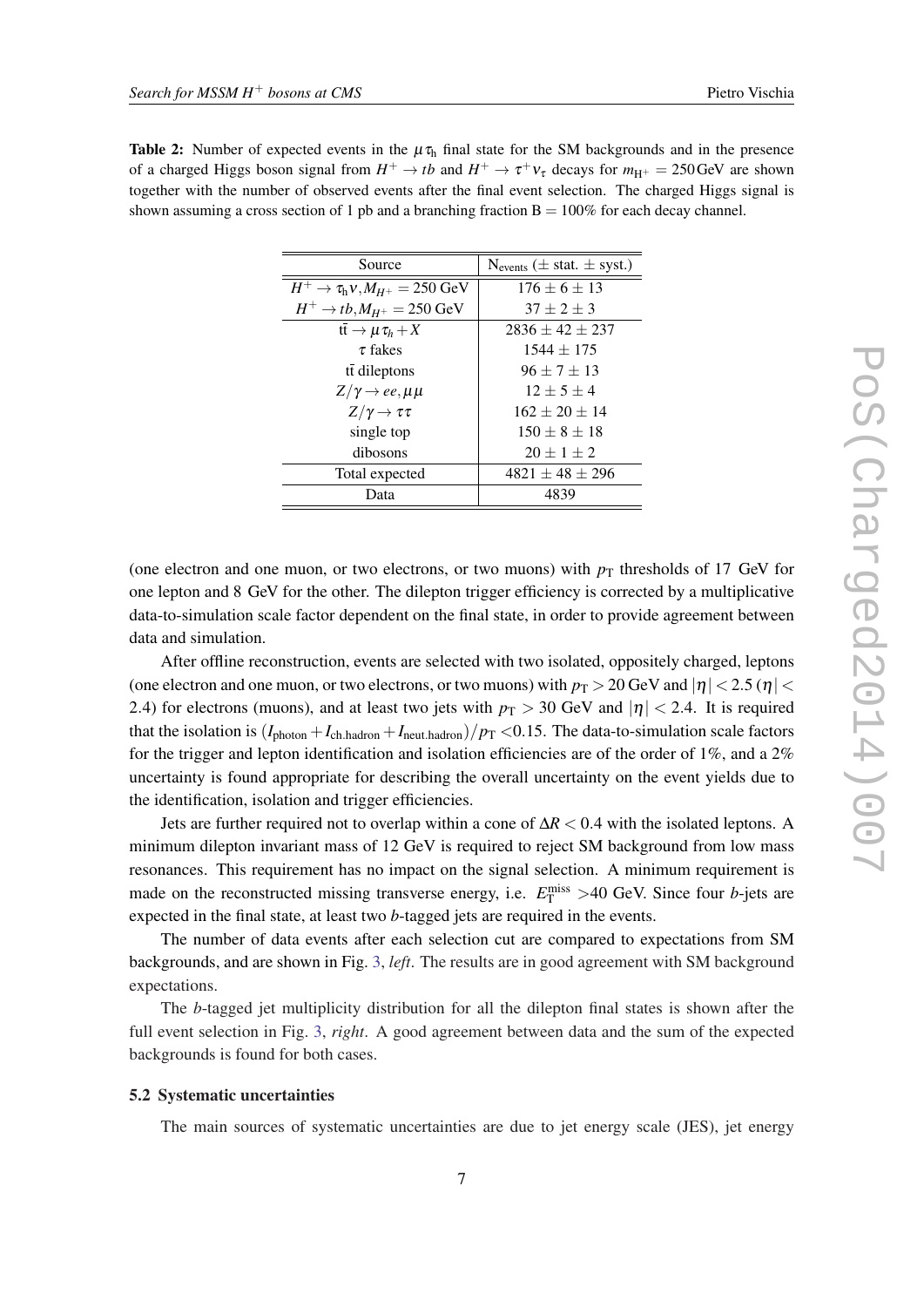

<span id="page-7-0"></span>

Figure 3: *Left*: event yields at different selection cut levels for the representative eµ final state. *Right*: the *b*-tagged jet multiplicity after the full event selection for data (points) and for SM background expectations, in the  $e\mu$  final state. The simulated background contributions are normalized to the SM predicted values. Expectations for the MSSM charged Higgs boson for  $m_{H^{\pm}} = 250$  GeV, for the  $H^{\pm} \to tb$  and  $H^{\pm} \to \tau_h v$ decays, are also shown. The hatched region shows the estimated total uncertainty associated with the luminosity acquired. The bottom panel shows the ratios of data over the sum of the SM backgrounds with the statistical uncertainty.

resolution (JER) and  $E_T^{\text{miss}}$  scale, and to the *b*-tagging uncertainty. All systematic uncertainties for signal and background events are summarized in Table [3](#page-8-0).

# 5.3 Results

The number of expected events after all selection cuts in the dilepton final states are summarized in Table [4](#page-8-0) for the SM background processes and for a charged Higgs boson with a mass of  $m_{H^{\pm}}$ =250 GeV. Statistical and systematic uncertainties evaluated as described in Section [4](#page-3-0) are also shown.

# 6. Limits

An excess of events in the  $\mu \tau_h$  and dilepton (*e* $\mu$ , *ee* and  $\mu \mu$ ) final states, is expected in the presence of the charged Higgs. A *CL<sup>s</sup>* method [[28\]](#page-11-0) is used in order to obtain the upper limit at 95% C.L. on the excess of the events in addition to the expected SM background. The *b*-tagged jet multiplicity distributions shown in Fig 3, *right*, and Fig. 3, *right*, are used in a binned maximumlikelihood fit in order to extract a possible signal. Both statistical and systematic uncertainties are propagated to the limits by including the corresponding shapes of the *b*-jet multiplicity distribution calculated with up and down variations  $(\pm 1\sigma)$  separately for each component, and then feeding those distributions to the limit calculations. An upper limit on  $\sigma \times B$  (in pb) is estimated.

The branching ratios for  $H^+ \to \tau^+ \nu_\tau$  and  $H^+ \to t\bar{b}$  from the reference scenario are first used to derive model dependent upper limits on the cross section times branching fraction. The results of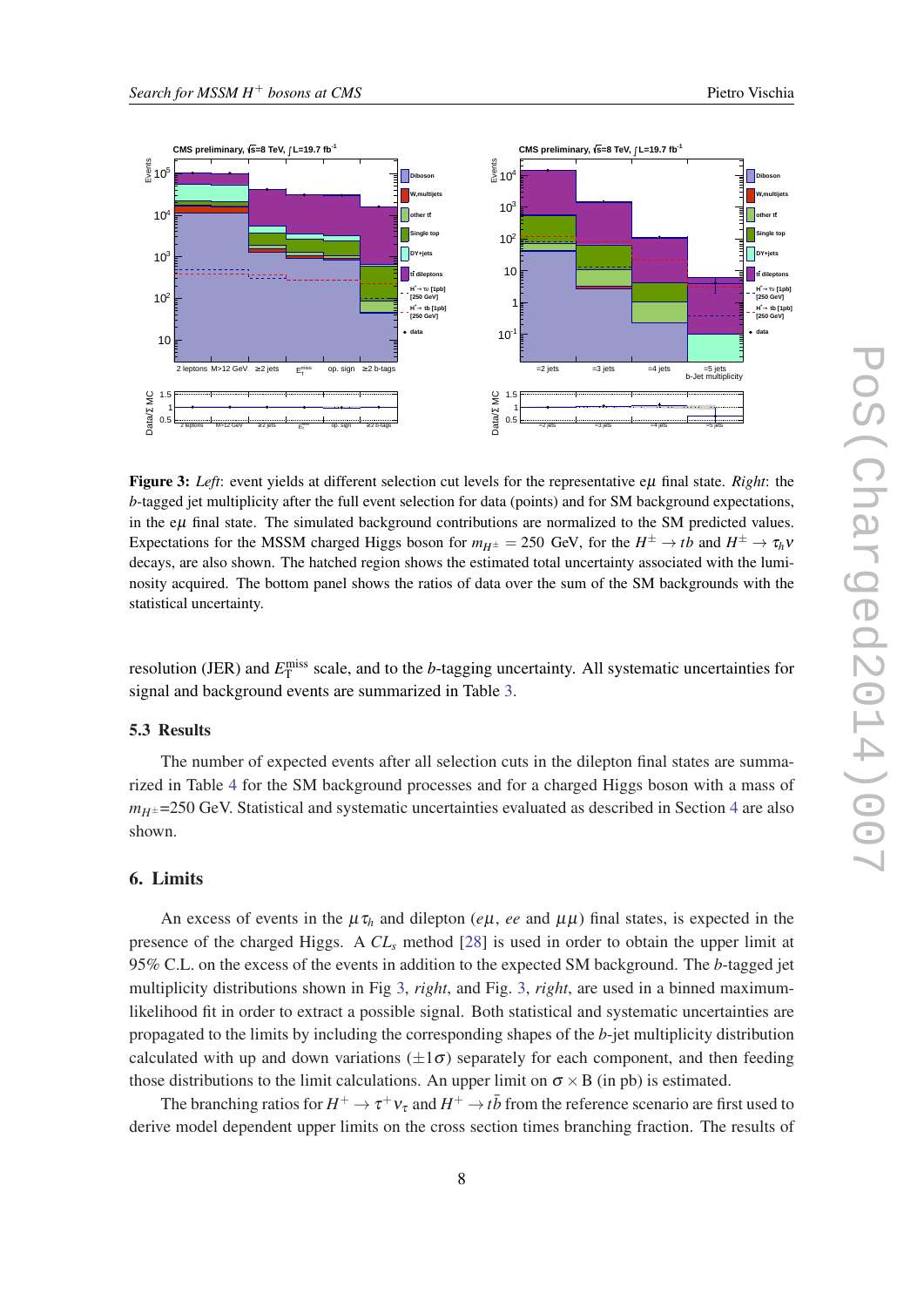<span id="page-8-0"></span>Table 3: The systematic uncertainties (in %) for backgrounds, and for signal events for the dilepton channels for a charged Higgs boson mass  $m<sub>H<sup>±</sup></sub>$  =250 GeV. The uncertainties marked with "shape" depend only on the b-tagged jets multiplicity distribution bin. These systematic uncertainties are given as the input to the exclusion limit calculation.

|                                               | Signal         | $t\bar{t}$     | DY | W+jets         | Single top     | <b>VV</b> |
|-----------------------------------------------|----------------|----------------|----|----------------|----------------|-----------|
| Energy scales (JES+JER+ $E_T^{\text{miss}}$ ) | $\overline{2}$ | $\overline{2}$ | 6  | 11             | 4              | 7         |
| b-jet tagging                                 | 3              | 4              | 9  | 10             | 4              | 9         |
| jet $\rightarrow$ b mis-id                    | 3              | 4              | 10 | 11             | 4              | 9         |
| pile up                                       | 5              | 5              | 6  | $\overline{4}$ | 6              | 6         |
| dilepton selection                            | 3              | 3              | 3  | 3              | 3              | 3         |
| cross section                                 | 30             | 3              | 4  | 5              | 7              | 4         |
| DY $E_{\rm T}^{\rm miss}$ modeling            |                |                | 30 |                |                |           |
| top quark $p_T$ scale                         |                | shape          |    |                |                |           |
| matching scale                                |                |                |    |                |                |           |
| <b>PDF</b>                                    |                | 5              |    |                |                |           |
| $Q^2$ scale                                   |                | 3              |    |                |                |           |
| MC statistics                                 |                | 1              | 7  | 43             | $\mathfrak{D}$ | 4         |
| luminosity                                    | 3              |                |    |                |                |           |

Table 4: Number of expected events for the SM backgrounds and for signal events with a charged Higgs mass of  $m_{H^{\pm}}$ =250 GeV in the *e* $\mu$ , *ee*, and  $\mu\mu$  dilepton final states after the final event selection. The charged Higgs signal is shown assuming a cross section of 1 pb and a branching fraction  $B = 100\%$  for each decay channel. Event yields are corrected with the trigger and selection efficiencies. Statistical and systematic uncertainties are shown.

| Channel                                         | ee                    | $e\mu$                 | $\mu\mu$              |  |
|-------------------------------------------------|-----------------------|------------------------|-----------------------|--|
| $H^+ \to \tau v, M_{H^+} = 250 \text{ GeV}$     | $39 \pm 3 \pm 3$      | $97 + 4 + 5$           | $40 \pm 3 \pm 3$      |  |
| $H^+ \rightarrow tb, M_{H^+} = 250 \text{ GeV}$ | $85 \pm 3 \pm 2$      | $219 \pm 5 \pm 5$      | $90\pm3\pm2$          |  |
| tt dileptons                                    | $5693 + 17 + 140$     | $15295 + 28 + 376$     | $6333 + 18 + 156$     |  |
| other $t\bar{t}$                                | $22 + 4 + 1$          | $40 \pm 5 \pm 1$       | $16 + 3 + 0$          |  |
| Drell-Yan                                       | $96 \pm 8 \pm 2$      | $38 \pm 3 \pm 1$       |                       |  |
| W+jets, multi-jets                              | $6\pm2\pm0$           | $4 \pm 1 \pm 0$        | $0 \pm 1 \pm 0$       |  |
| single top                                      | $198 + 6 + 5$         | $522 \pm 16 \pm 13$    | $228 + 10 + 6$        |  |
| dibosons                                        | $15 \pm 1 \pm 0$      | $43 + 2 + 1$           | $20 \pm 1 \pm 1$      |  |
| total SM backgrounds                            | $6030 \pm 20 \pm 140$ | $15942 \pm 33 \pm 376$ | $6735 \pm 23 \pm 156$ |  |
| data                                            | 6162                  | 15902                  | 6955                  |  |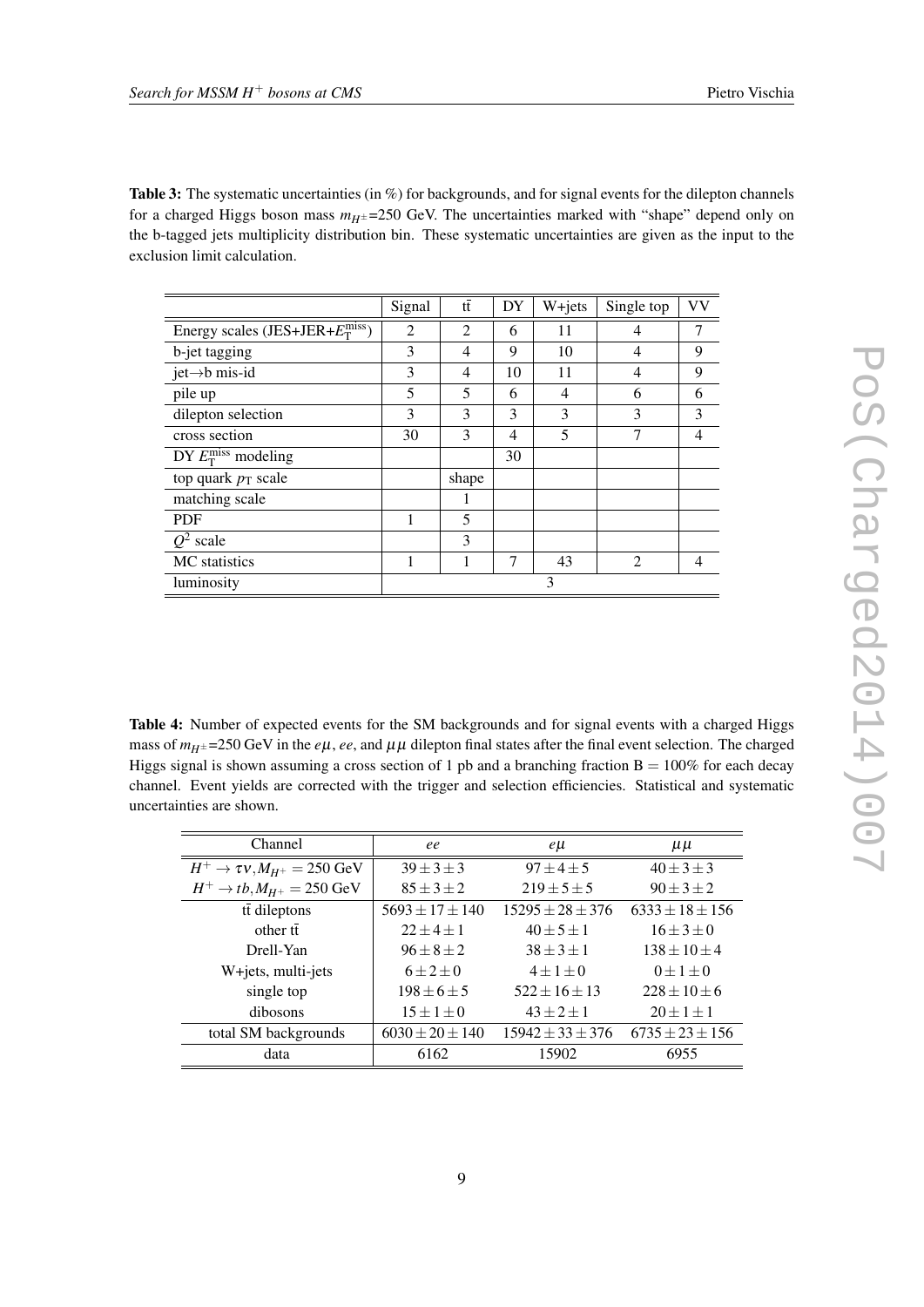the limit computation are shown for the combination of the  $e\mu$ ,  $e\epsilon$ ,  $\mu\mu$ , and  $\mu\tau$  final states in Fig. 4; the excluded values of  $\sigma \times B$  are roughly two orders of magnitude larger than those predicted by the reference scenario.



Figure 4: The 95% confidence level exclusion limits estimated from the combination of the µτ*h*, *e*µ, *ee*, and  $\mu\mu$  final states, when imposing the branching ratios for the two decay channels to be the ones predicted by the  $m_h^{mod+}$  MSSM scenario.

Finally, the assumption that only either one of the decay modes is contributing to the given final state is made. The results of such an approach is shown in Fig. [5.](#page-10-0) In order to check for biases in the limit setting procedure, a signal injection test has been performed by injecting a known signal of different strengths into the estimated background. The results confirmed that the limit setting procedure is unbiased.

# 7. Conclusions

A direct search for the charged Higgs boson with a mass larger than the top quark mass, produced via  $gg \to H^+ t(b)$ , with decays  $H^+ \to t\bar{b}$  and  $H^+ \to \tau_h \nu$ , has been presented. The search has been performed in the  $\mu \tau_h$ , *e* $\mu$ , *ee*, and  $\mu \mu$  dilepton final states, with the full 2012 dataset of 19.7 fb<sup>-1</sup> of data from proton-proton collisions at  $\sqrt{s} = 8$  TeV collected using the CMS detector.

In both final states, the dominant SM background contribution comes from tt events: from the irreducible  $t\bar{t}$  "tau dilepton" channel for the former, and from the  $t\bar{t}$  dilepton events for the latter. An additional background in the  $\mu \tau_h$  final state comes from events in which one jet is misidentified as the  $\tau$  jet. No significant excess of events in data is found with respect to expectations. The number of candidate events found are in agreement with the expected SM event yields.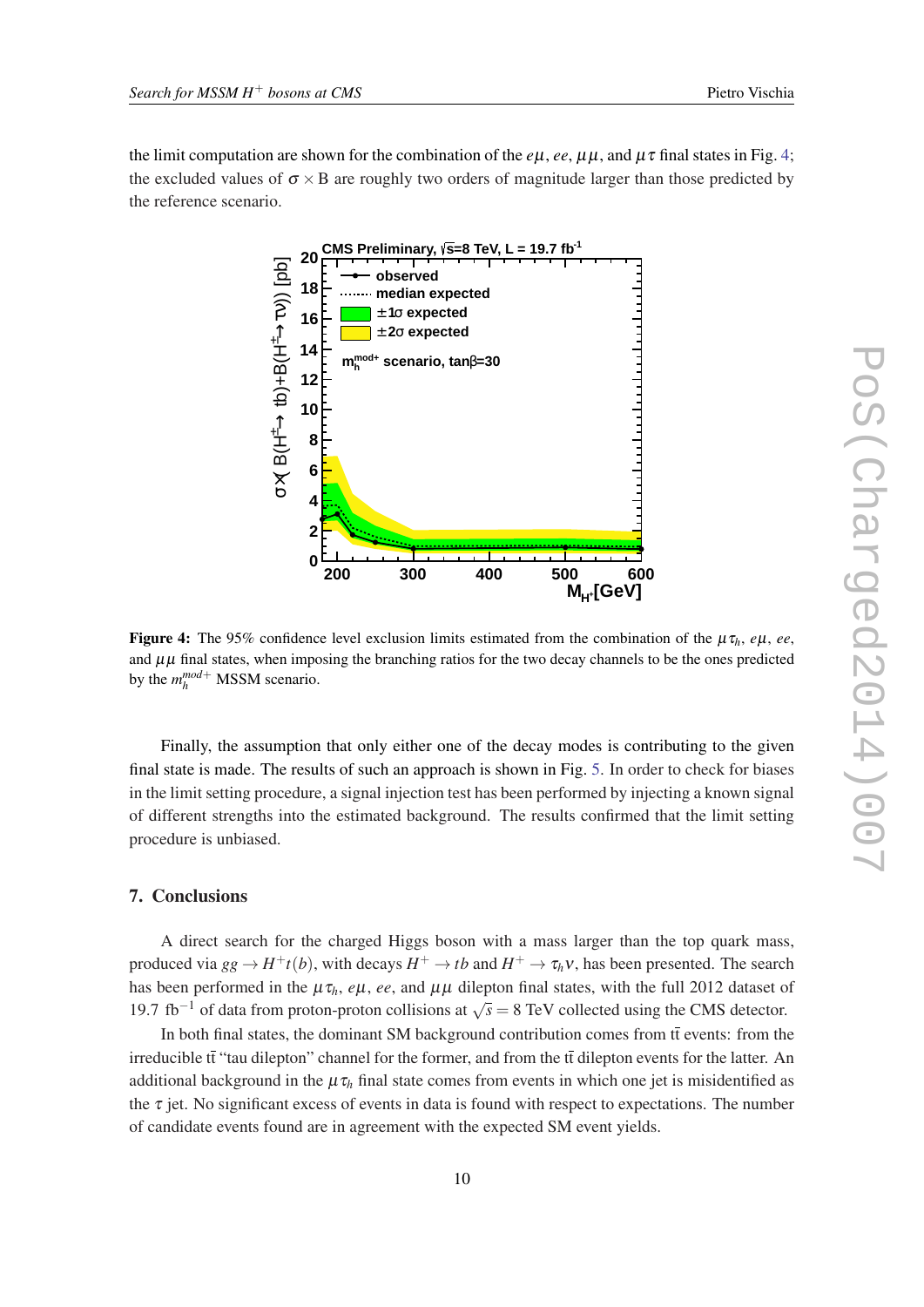<span id="page-10-0"></span>

Figure 5: The 95% confidence level exclusion limits estimated from the combination of the  $\mu \tau_h$ , *e* $\mu$ , *ee*, and  $\mu\mu$  final states when assuming  $B(H^+ \to t\bar{b}) = 100\%$  (*left*) and  $B(H^+ \to \tau^+ \nu_{\tau}) = 100\%$  (*right*). The  $\pm 1\sigma$ and  $\pm 2\sigma$  bands around the expected limits are also shown.

Upper limits on the cross section times branching fraction for the two decay channels,  $B(H^+ \to$ *t* $\bar{b}$ ) and  $\mathscr{B}(H^+ \to \tau_h \nu)$ , are computed by separately setting to 100% the branching fraction for one channel and to 0% the branching fraction for the other one, respectively. The 95% CL limits are set to  $\sigma \times \mathscr{B}(H^+ \to tb) \simeq 1-2$  pb and  $\sigma \times \mathscr{B}(H^+ \to \tau_h \nu) \simeq$  4  $-$  5 pb for masses between 180 and 600GeV.

# References

- [1] S. Chatrchyan *et al.*, "Observation of a new boson at a mass of 125 GeV with the CMS experiment at the LHC," *Phys. Lett. B*, vol. 716, pp. 30–61, 2012.
- [2] G. Aad *et al.*, "Observation of a new particle in the search for the standard model Higgs boson with the ATLAS detector at the LHC," *Phys. Lett. B*, vol. 716, pp. 1–29, 2012.
- [3] S. P. Martin, "A Supersymmetry Primer," 1997.
- [4] S. Chatrchyan *et al.*, "Updated search for a light charged Higgs boson in top quark decays in pp collisions at  $\sqrt{s}$  = 7 TeV," CMS Physics Analysis Summary CMS-PAS-HIG-12-052, 2012.
- [5] G. Aad *et al.*, "Search for charged Higgs bosons through the violation of lepton universality in tt events using pp collision data at  $\sqrt{s} = 7$  TeV with the ATLAS experiment," *JHEP*, vol. 03, p. 076, 2013.
- [6] S. Chatrchyan *et al.*, "Search for a light charged Higgs boson in top quark decays in pp collisions at  $\sqrt{s}$  = 7 TeV," *JHEP*, vol. 07, p. 143, 2012.
- [7] G. Aad *et al.*, "Search for charged Higgs bosons decaying via  $H^+ \to \tau \nu$  in top quark pair events using pp collision data at  $\sqrt{s} = 7$  TeV with the ATLAS detector," *JHEP*, vol. 06, p. 039, 2012.
- [8] G. Aad *et al.*, "Search for a light charged Higgs boson in the decay channel  $H^+ \to c\bar{s}$  in tt events using pp collisions at  $\sqrt{s} = 7$  TeV with the ATLAS detector," *Eur. Phys. J. C*, vol. 73, p. 2465, 2013.